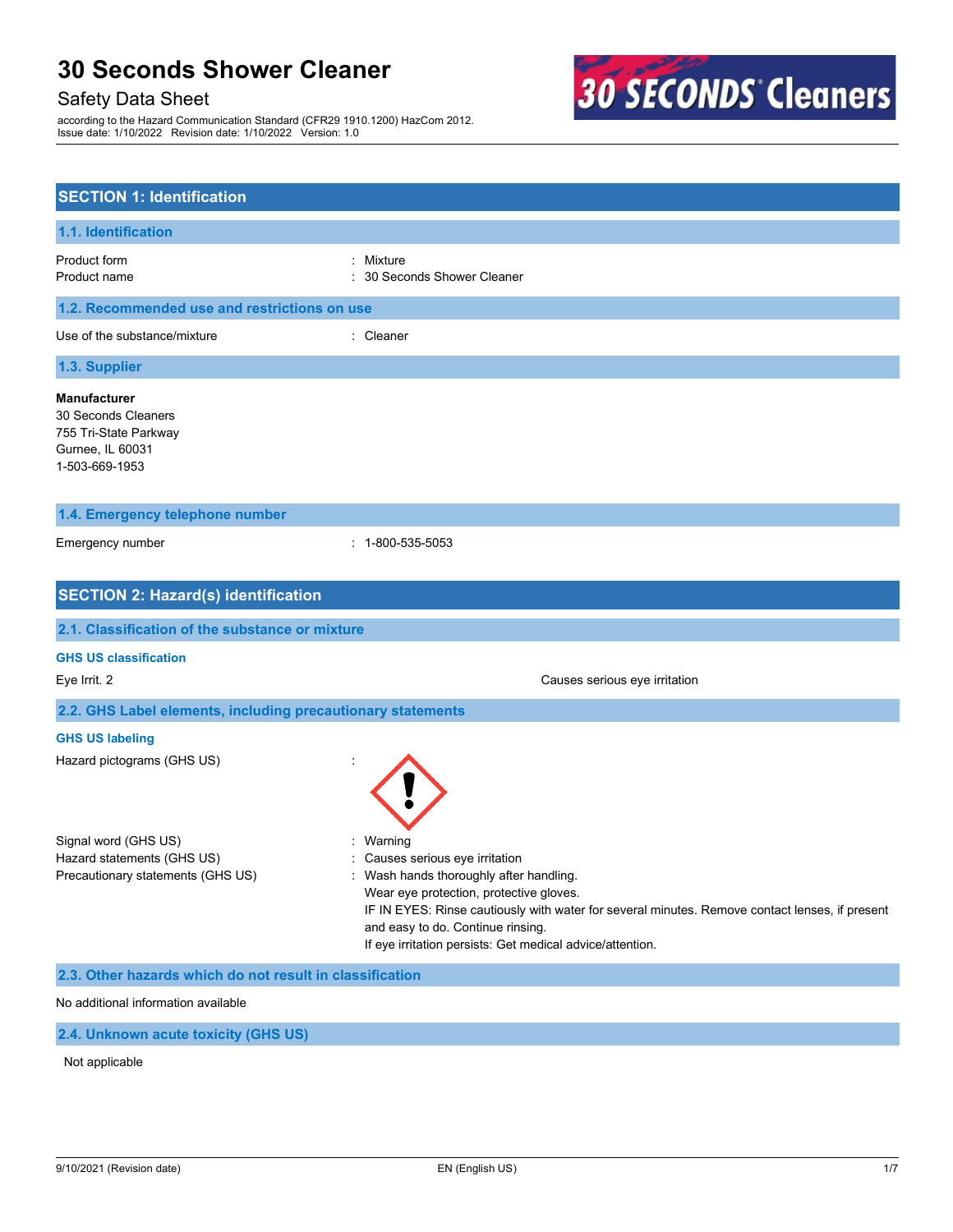## Safety Data Sheet

according to the Hazard Communication Standard (CFR29 1910.1200) HazCom 2012.

# **SECTION 3: Composition/Information on ingredients**

### **3.1. Substances**

### Not applicable

| 3.2. Mixtures                                                |                               |               |
|--------------------------------------------------------------|-------------------------------|---------------|
| <b>Name</b>                                                  | <b>Product identifier</b>     | $\frac{9}{6}$ |
| Benzenesulfonic acid, C10-13-alkyl derivatives, sodium salts | $  CAS-No.: 68411-30-3   1-2$ |               |
| l Citric acid                                                | CAS-No.: 77-92-9              | $1 - 2$       |

**30 SECONDS Cleaners** 

\*Chemical name, CAS number and/or exact concentration have been withheld as a trade secret

| <b>SECTION 4: First-aid measures</b>                                                                                                               |                                                                                                                                                                                                                                                                                                                                                                                           |
|----------------------------------------------------------------------------------------------------------------------------------------------------|-------------------------------------------------------------------------------------------------------------------------------------------------------------------------------------------------------------------------------------------------------------------------------------------------------------------------------------------------------------------------------------------|
| 4.1. Description of first aid measures                                                                                                             |                                                                                                                                                                                                                                                                                                                                                                                           |
| First-aid measures after inhalation                                                                                                                | : If breathing is difficult, remove victim to fresh air and keep at rest in a position comfortable for<br>breathing. Get medical advice/attention if you feel unwell.                                                                                                                                                                                                                     |
| First-aid measures after skin contact                                                                                                              | : If skin irritation occurs: Wash skin with plenty of water. Obtain medical attention if irritation<br>persists.                                                                                                                                                                                                                                                                          |
| First-aid measures after eye contact                                                                                                               | : IF IN EYES: Rinse cautiously with water for several minutes. Remove contact lenses, if present<br>and easy to do. Continue rinsing. If eye irritation persists: Get medical advice/attention.                                                                                                                                                                                           |
| First-aid measures after ingestion                                                                                                                 | Do not induce vomiting without medical advice. Never give anything by mouth to an unconscious<br>person. Get medical advice/attention if you feel unwell.                                                                                                                                                                                                                                 |
| 4.2. Most important symptoms and effects (acute and delayed)                                                                                       |                                                                                                                                                                                                                                                                                                                                                                                           |
| Symptoms/effects after inhalation<br>Symptoms/effects after skin contact<br>Symptoms/effects after eye contact<br>Symptoms/effects after ingestion | : May cause irritation to the respiratory tract.<br>: May cause skin irritation. Repeated exposure may cause skin dryness or cracking.<br>Causes serious eye irritation. Symptoms may include discomfort or pain, excess blinking and<br>tear production, with possible redness and swelling.<br>May be harmful if swallowed. May cause gastrointestinal irritation, nausea, vomiting and |
| 4.3. Immediate medical attention and special treatment, if necessary                                                                               | diarrhea.                                                                                                                                                                                                                                                                                                                                                                                 |

Symptoms may be delayed. In case of accident or if you feel unwell, seek medical advice immediately (show the label where possible).

| <b>SECTION 5: Fire-fighting measures</b>                            |                                                                                                                       |  |
|---------------------------------------------------------------------|-----------------------------------------------------------------------------------------------------------------------|--|
| 5.1. Suitable (and unsuitable) extinguishing media                  |                                                                                                                       |  |
| Suitable extinguishing media<br>Unsuitable extinguishing media      | : Use extinguishing media appropriate for surrounding fire.<br>: Do not use water jet.                                |  |
| 5.2. Specific hazards arising from the chemical                     |                                                                                                                       |  |
| Fire hazard                                                         | Products of combustion may include, and are not limited to: oxides of carbon.                                         |  |
| 5.3. Special protective equipment and precautions for fire-fighters |                                                                                                                       |  |
| Protection during firefighting                                      | : Keep upwind of fire. Wear full fire fighting turn-out gear (full Bunker gear) and respiratory<br>protection (SCBA). |  |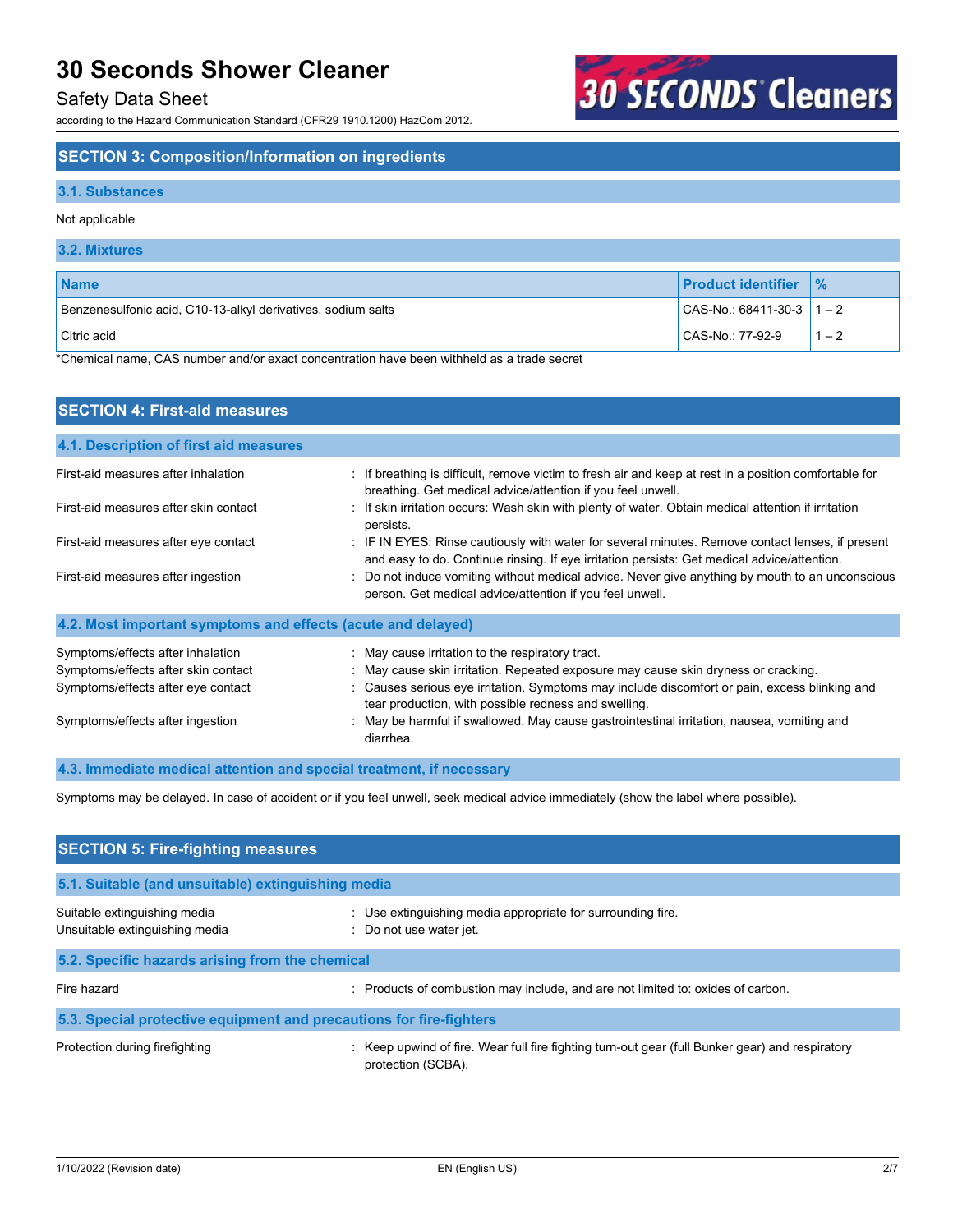## Safety Data Sheet

according to the Hazard Communication Standard (CFR29 1910.1200) HazCom 2012.



| <b>SECTION 6: Accidental release measures</b>                                        |                                                                                                                                                                                                                                |  |
|--------------------------------------------------------------------------------------|--------------------------------------------------------------------------------------------------------------------------------------------------------------------------------------------------------------------------------|--|
| 6.1. Personal precautions, protective equipment and emergency procedures             |                                                                                                                                                                                                                                |  |
| General measures                                                                     | Use personal protection recommended in Section 8. Isolate the hazard area and deny entry to<br>unnecessary and unprotected personnel.                                                                                          |  |
| 6.1.1. For non-emergency personnel<br>No additional information available            |                                                                                                                                                                                                                                |  |
| 6.1.2. For emergency responders<br>No additional information available               |                                                                                                                                                                                                                                |  |
| <b>6.2. Environmental precautions</b>                                                |                                                                                                                                                                                                                                |  |
| Avoid release to the environment.                                                    |                                                                                                                                                                                                                                |  |
| 6.3. Methods and material for containment and cleaning up                            |                                                                                                                                                                                                                                |  |
| For containment                                                                      | : Absorb and/or contain spill with inert material (sand, vermiculite or other appropriate material),<br>then place in suitable container. Avoid release to the environment. Wear recommended personal<br>protective equipment. |  |
| Methods for cleaning up                                                              | Sweep or shovel spills into appropriate container for disposal. Provide ventilation.                                                                                                                                           |  |
| 6.4. Reference to other sections                                                     |                                                                                                                                                                                                                                |  |
| For further information refer to section 8: "Exposure controls/personal protection". |                                                                                                                                                                                                                                |  |

| <b>SECTION 7: Handling and storage</b>                            |                                                                                                                                                                                                                                                                                 |  |
|-------------------------------------------------------------------|---------------------------------------------------------------------------------------------------------------------------------------------------------------------------------------------------------------------------------------------------------------------------------|--|
| 7.1. Precautions for safe handling                                |                                                                                                                                                                                                                                                                                 |  |
| Precautions for safe handling<br>Hygiene measures                 | : Avoid contact with skin and eyes. Avoid breathing dust/fume/gas/mist/vapors/spray. Do not<br>swallow. Handle and open container with care. When using do not eat, drink or smoke.<br>: Wash contaminated clothing before reuse. Always wash hands after handling the product. |  |
| 7.2. Conditions for safe storage, including any incompatibilities |                                                                                                                                                                                                                                                                                 |  |
| Storage conditions                                                | . Keep out of the reach of children. Keep container tightly closed. Store in a dry, cool and well-<br>ventilated place.                                                                                                                                                         |  |

| <b>SECTION 8: Exposure controls/personal protection</b> |
|---------------------------------------------------------|
|---------------------------------------------------------|

| 8.1. Control parameters                                                   |                                                                                                                  |
|---------------------------------------------------------------------------|------------------------------------------------------------------------------------------------------------------|
|                                                                           |                                                                                                                  |
| 30 Seconds Shower Cleaner                                                 |                                                                                                                  |
| No additional information available                                       |                                                                                                                  |
| Benzenesulfonic acid, C10-13-alkyl derivatives, sodium salts (68411-30-3) |                                                                                                                  |
| No additional information available                                       |                                                                                                                  |
| <b>Citric acid (77-92-9)</b>                                              |                                                                                                                  |
| No additional information available                                       |                                                                                                                  |
| 8.2. Appropriate engineering controls                                     |                                                                                                                  |
| Appropriate engineering controls                                          | Ensure good ventilation of the work station. Provide readily accessible eye wash stations and<br>safety showers. |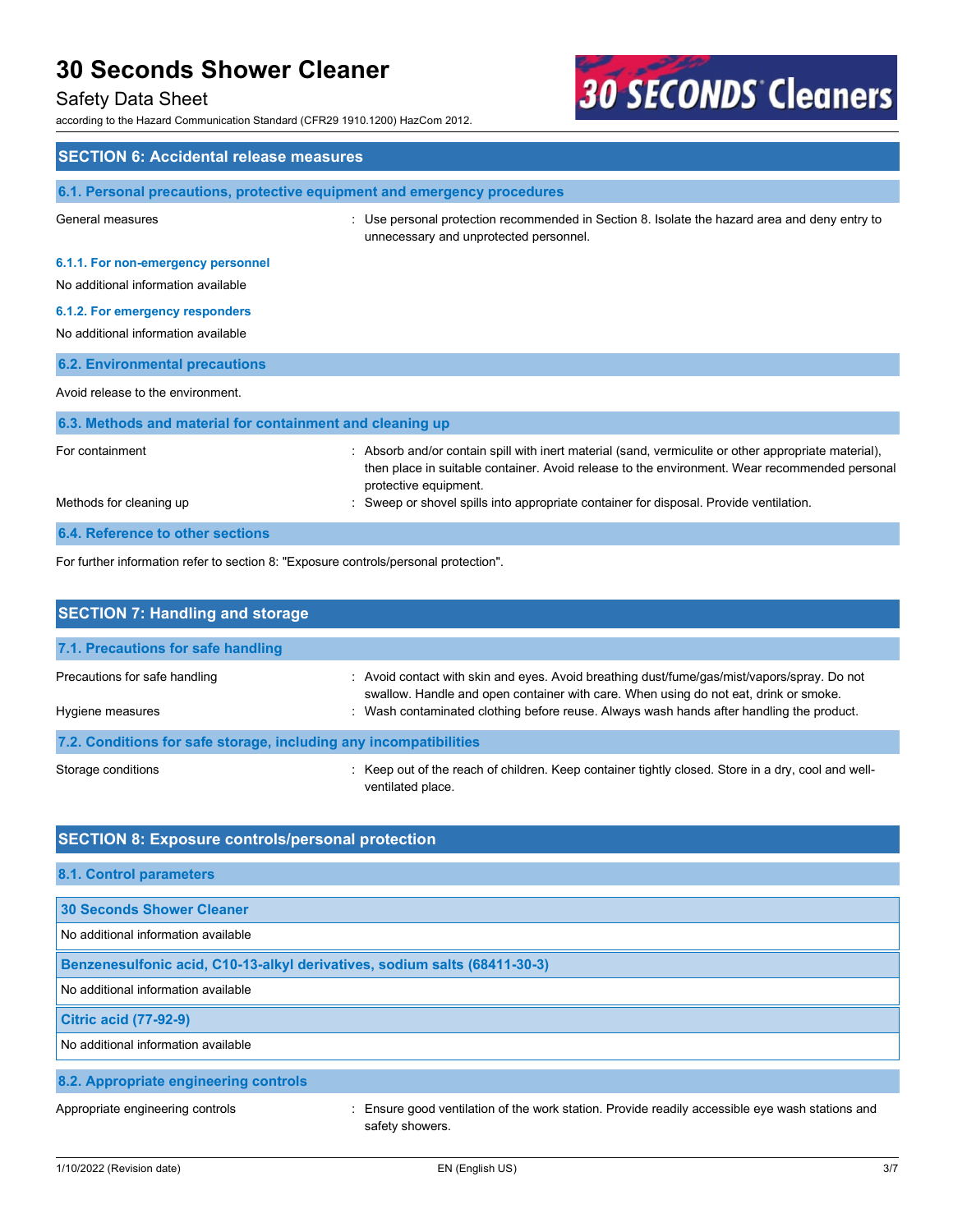## Safety Data Sheet

according to the Hazard Communication Standard (CFR29 1910.1200) HazCom 2012.

Environmental exposure controls **Environment**. Avoid release to the environment.

| 8.3. Individual protection measures/Personal protective equipment |
|-------------------------------------------------------------------|
| Hand protection:                                                  |
| Wear suitable gloves.                                             |
| Eye protection:                                                   |
| Wear eye protection                                               |
| Skin and body protection:                                         |
| Wear suitable protective clothing.                                |
| <b>Respiratory protection:</b>                                    |

**30 SECONDS Cleaners** 

In case of insufficient ventilation, wear suitable respiratory equipment. Respirator selection must be based on known or anticipated exposure levels, the hazards of the product and the safe working limits of the selected respirator.

#### **Other information:**

Handle in accordance with good industrial hygiene and safety procedures. Do not eat, drink or smoke when using this product.

| <b>SECTION 9: Physical and chemical properties</b>         |                          |
|------------------------------------------------------------|--------------------------|
| 9.1. Information on basic physical and chemical properties |                          |
| Physical state                                             | $:$ Liquid               |
| Appearance                                                 | Clear.<br>$\blacksquare$ |
| Color                                                      | No data available        |
| Odor                                                       | Lavender; Eucalyptus     |
| Odor threshold                                             | No data available        |
| pH                                                         | No data available        |
| Melting point                                              | No data available        |
| Freezing point                                             | No data available        |
| <b>Boiling point</b>                                       | No data available        |
| Flash point                                                | No data available        |
| Relative evaporation rate (butyl acetate=1)                | No data available        |
| Flammability (solid, gas)                                  | Not flammable            |
| Vapor pressure                                             | No data available        |
| Relative vapor density at 20 °C / 68 °F                    | No data available        |
| Relative density                                           | No data available        |
| Solubility                                                 | No data available        |
| Partition coefficient n-octanol/water                      | No data available        |
| Auto-ignition temperature                                  | No data available        |
| Decomposition temperature                                  | No data available        |
| Viscosity, kinematic                                       | No data available        |
| Viscosity, dynamic                                         | No data available        |
| <b>Explosion limits</b>                                    | No data available        |
| <b>Explosive properties</b>                                | No data available        |
| Oxidizing properties                                       | No data available        |
| 9.2. Other information                                     |                          |

No additional information available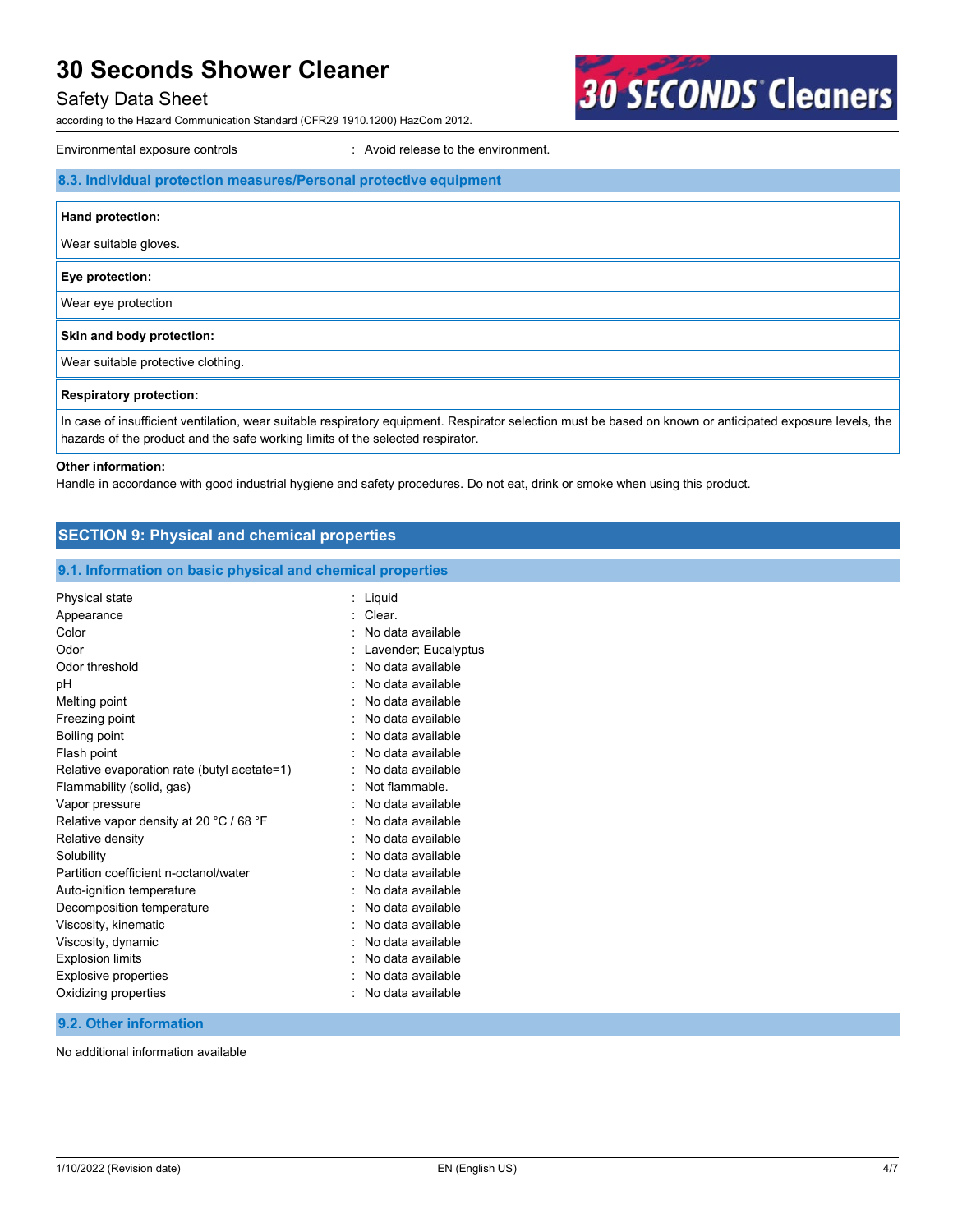# Safety Data Sheet

according to the Hazard Communication Standard (CFR29 1910.1200) HazCom 2012.

# **30 SECONDS Cleaners**

| <b>SECTION 10: Stability and reactivity</b>                  |
|--------------------------------------------------------------|
| 10.1. Reactivity                                             |
| No dangerous reactions known under normal conditions of use. |
| 10.2. Chemical stability                                     |
| Stable under normal conditions.                              |
| 10.3. Possibility of hazardous reactions                     |
| No dangerous reactions known under normal conditions of use. |
| 10.4. Conditions to avoid                                    |
| Heat.                                                        |
| 10.5. Incompatible materials                                 |
| None known.                                                  |
| 10.6. Hazardous decomposition products                       |
| May include, and are not limited to: oxides of carbon.       |
|                                                              |
| <b>SECTION 11: Toxicological information</b>                 |

| 11.1. Information on toxicological effects                                      |                                                                                  |  |
|---------------------------------------------------------------------------------|----------------------------------------------------------------------------------|--|
| Acute toxicity (oral)<br>Acute toxicity (dermal)<br>Acute toxicity (inhalation) | Not classified<br>Not classified<br>Not classified                               |  |
| <b>30 Seconds Shower Cleaner</b>                                                |                                                                                  |  |
| ATE oral                                                                        | 34266.327 mg/kg                                                                  |  |
| Benzenesulfonic acid, C10-13-alkyl derivatives, sodium salts (68411-30-3)       |                                                                                  |  |
| LD50 oral rat                                                                   | 404 mg/kg                                                                        |  |
| LD50 dermal rat                                                                 | > 2000 mg/kg                                                                     |  |
| <b>Citric acid (77-92-9)</b>                                                    |                                                                                  |  |
| LD50 oral rat                                                                   | 11700 mg/kg                                                                      |  |
| LD50 dermal rat                                                                 | > 2000 mg/kg                                                                     |  |
| Skin corrosion/irritation<br>٠.<br>Serious eye damage/irritation                | Not classified<br>Causes serious eye irritation.<br>$IVIS = 5.3$                 |  |
| Respiratory or skin sensitization                                               | Not classified                                                                   |  |
| Germ cell mutagenicity                                                          | Not classified                                                                   |  |
| Carcinogenicity                                                                 | Not classified                                                                   |  |
| Reproductive toxicity                                                           | Not classified                                                                   |  |
| STOT-single exposure                                                            | Not classified                                                                   |  |
| STOT-repeated exposure                                                          | Not classified                                                                   |  |
| Aspiration hazard                                                               | Not classified                                                                   |  |
| Viscosity, kinematic                                                            | No data available                                                                |  |
| Symptoms/effects after inhalation                                               | May cause irritation to the respiratory tract.                                   |  |
| Symptoms/effects after skin contact                                             | May cause skin irritation. Repeated exposure may cause skin dryness or cracking. |  |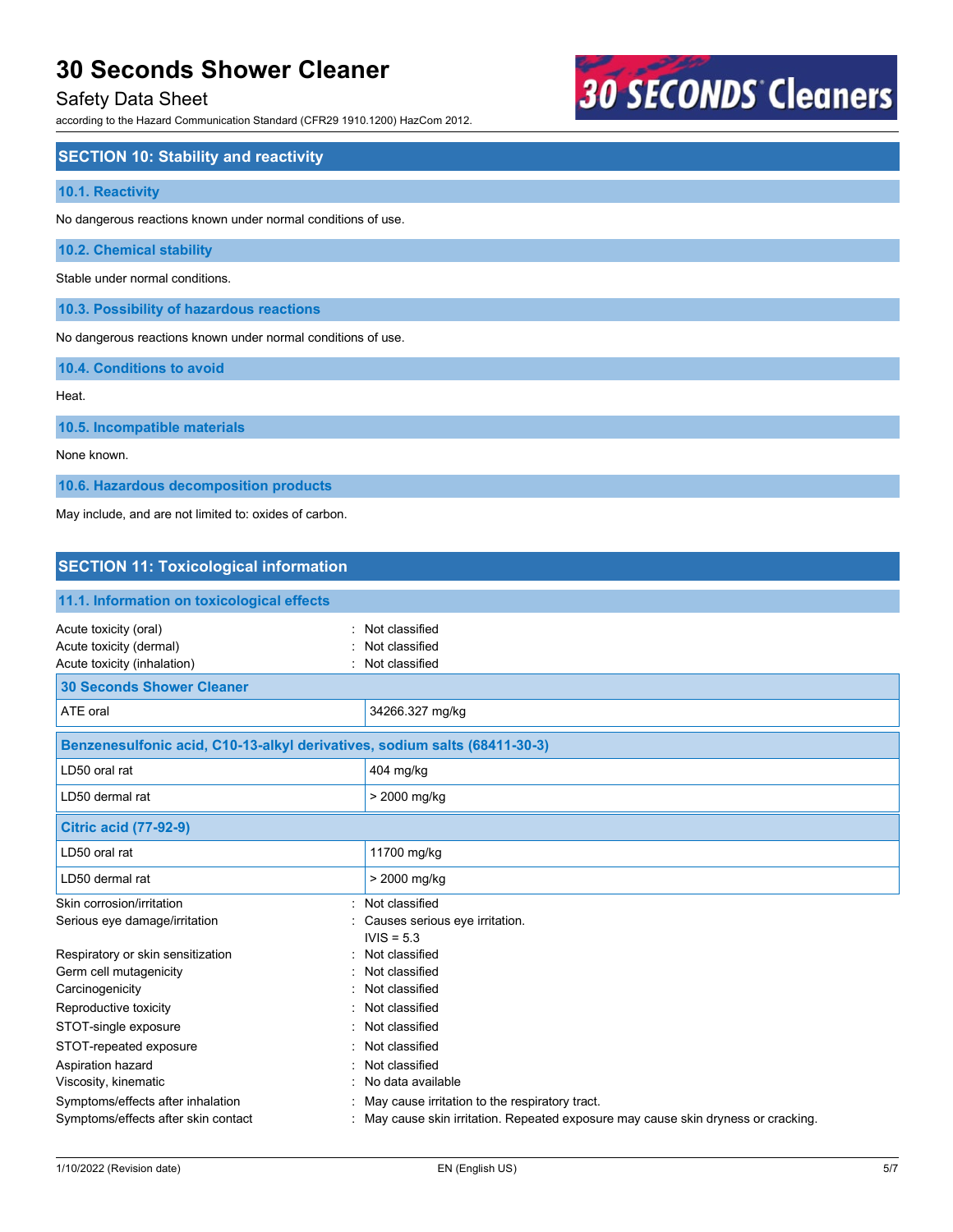# Safety Data Sheet

according to the Hazard Communication Standard (CFR29 1910.1200) HazCom 2012.

Other information **contact of the contact of the contact of the contact of the contact of the contact of the contact of the contact of the contact of the contact of the contact of the contact of the contact of the contact** 



| Symptoms/effects after eye contact | : Causes serious eye irritation. Symptoms may include discomfort or pain, excess blinking and |
|------------------------------------|-----------------------------------------------------------------------------------------------|
|                                    | tear production, with possible redness and swelling.                                          |
| Symptoms/effects after ingestion   | May be harmful if swallowed. May cause gastrointestinal irritation, nausea, vomiting and      |
|                                    | diarrhea.                                                                                     |

| <b>SECTION 12: Ecological information</b> |                                                                   |
|-------------------------------------------|-------------------------------------------------------------------|
| 12.1. Toxicity                            |                                                                   |
| Ecology - general                         | : May cause long-term adverse effects in the aquatic environment. |
| 12.2. Persistence and degradability       |                                                                   |
| <b>30 Seconds Shower Cleaner</b>          |                                                                   |
| Persistence and degradability             | Not established.                                                  |
| 12.3. Bioaccumulative potential           |                                                                   |
| <b>30 Seconds Shower Cleaner</b>          |                                                                   |
| Bioaccumulative potential                 | Not established.                                                  |
| 12.4. Mobility in soil                    |                                                                   |
| No additional information available       |                                                                   |
| 12.5. Other adverse effects               |                                                                   |

| <b>SECTION 13: Disposal considerations</b> |                                                                           |
|--------------------------------------------|---------------------------------------------------------------------------|
| 13.1. Disposal methods                     |                                                                           |
| Product/Packaging disposal recommendations | : Dispose in a safe manner in accordance with local/national regulations. |

| <b>SECTION 14: Transport information</b>                                       |                                                                             |  |  |  |
|--------------------------------------------------------------------------------|-----------------------------------------------------------------------------|--|--|--|
| In accordance with DOT / IATA                                                  |                                                                             |  |  |  |
| <b>14.1. DOT</b>                                                               |                                                                             |  |  |  |
| DOT NA No                                                                      | $:$ Not regulated                                                           |  |  |  |
| <b>14.2. IATA</b>                                                              |                                                                             |  |  |  |
| <b>IATA NA No</b>                                                              | : Not regulated                                                             |  |  |  |
| 14.3. Environmental hazards                                                    |                                                                             |  |  |  |
| Other information                                                              | : No supplementary information available.                                   |  |  |  |
| 14.4. Special precautions for user                                             |                                                                             |  |  |  |
| Special transport precautions                                                  | : Do not handle until all safety precautions have been read and understood. |  |  |  |
| 14.5. Transport in bulk according to Annex II of MARPOL 73/78 and the IBC Code |                                                                             |  |  |  |
| Not applicable                                                                 |                                                                             |  |  |  |